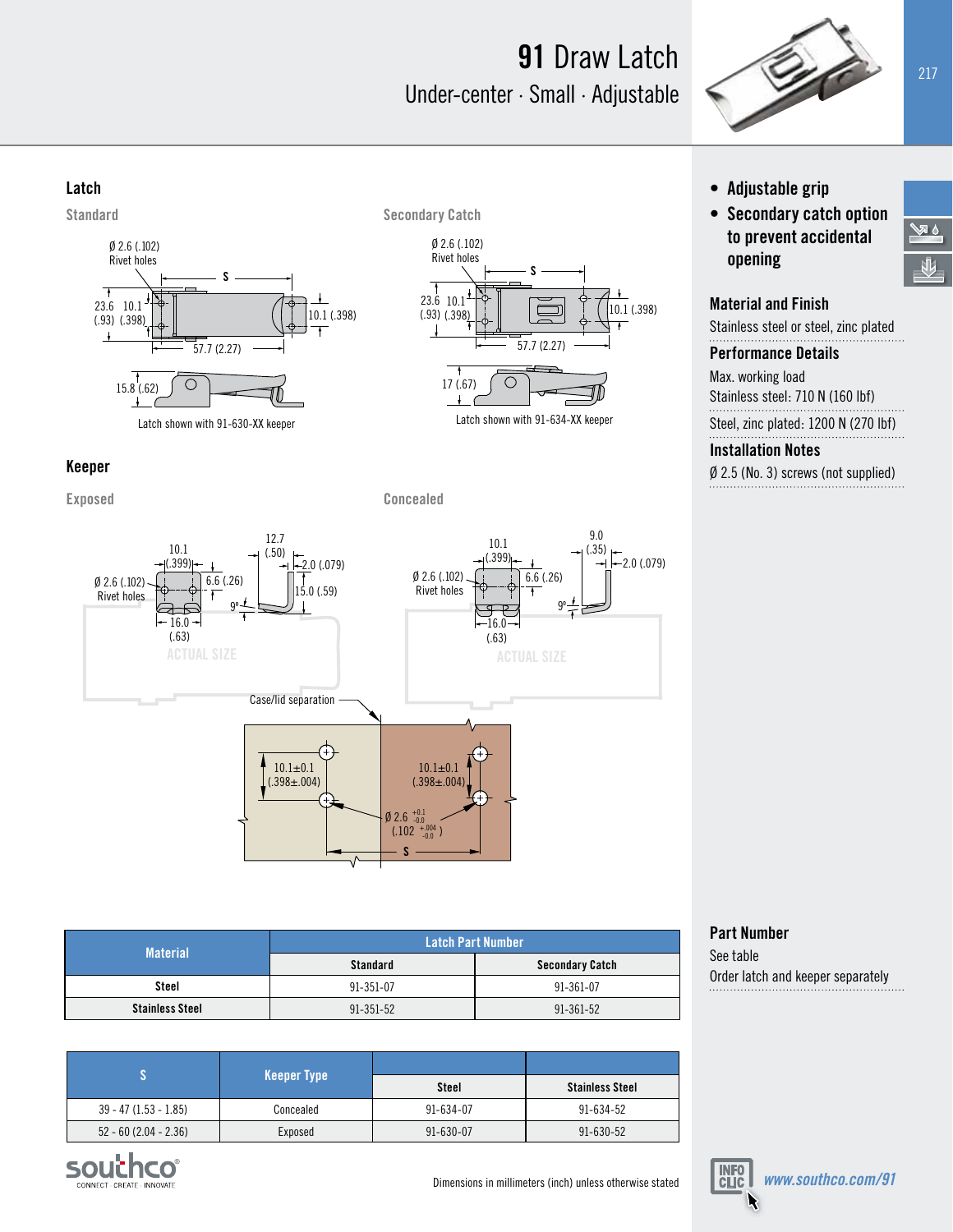

# **91** Draw Latch Under-center · Medium · Adjustable

**• Adjustable grip • Kick out feature** 

- **disengages from keeper • Secondary catch option to prevent accidental**
- **opening**

### **Material and Finish**

Stainless steel or steel, zinc plated

#### **Performance Details**

Max. working load: With 91-600 keeper: 1325 N (300 lbf)

## With K4-2338 keeper:

1550 N (350 lbf)

## **Installation Notes**

M4 (No. 8) screws (not supplied)

*www.southco.com/91*

**INFO**<br>CLIC



**Concealed Base** (Hasp option shown)





Ą √⊠ ∆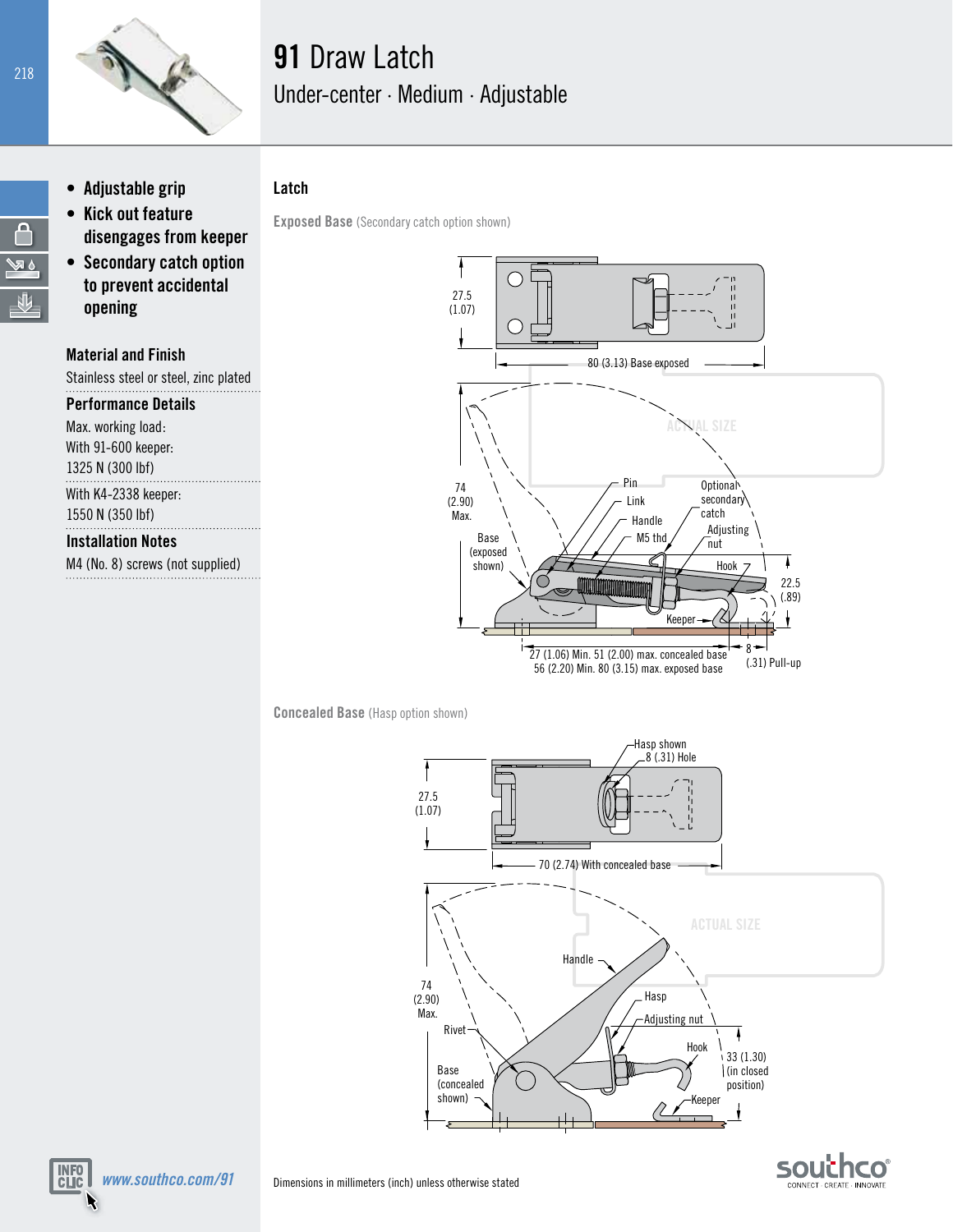







**Exposed Base and Concealed Keeper Exposed Base and Exposed Keeper**



**Concealed Base and Concealed Keeper Concealed Base and Exposed Keeper**





### **Part Number Selection**

Order latch and keeper separately For latch part number see builder



**6** Exposed with secondary catch **7** Exposed with padlock hasp

**Finish Keeper Part Number Concealed Steel** 91-600-07 K4-2338-07 **Stainless Steel** 91-600-52 K4-2338-52 **Stainless Steel, Black** 91-600-63 K4-2338-63



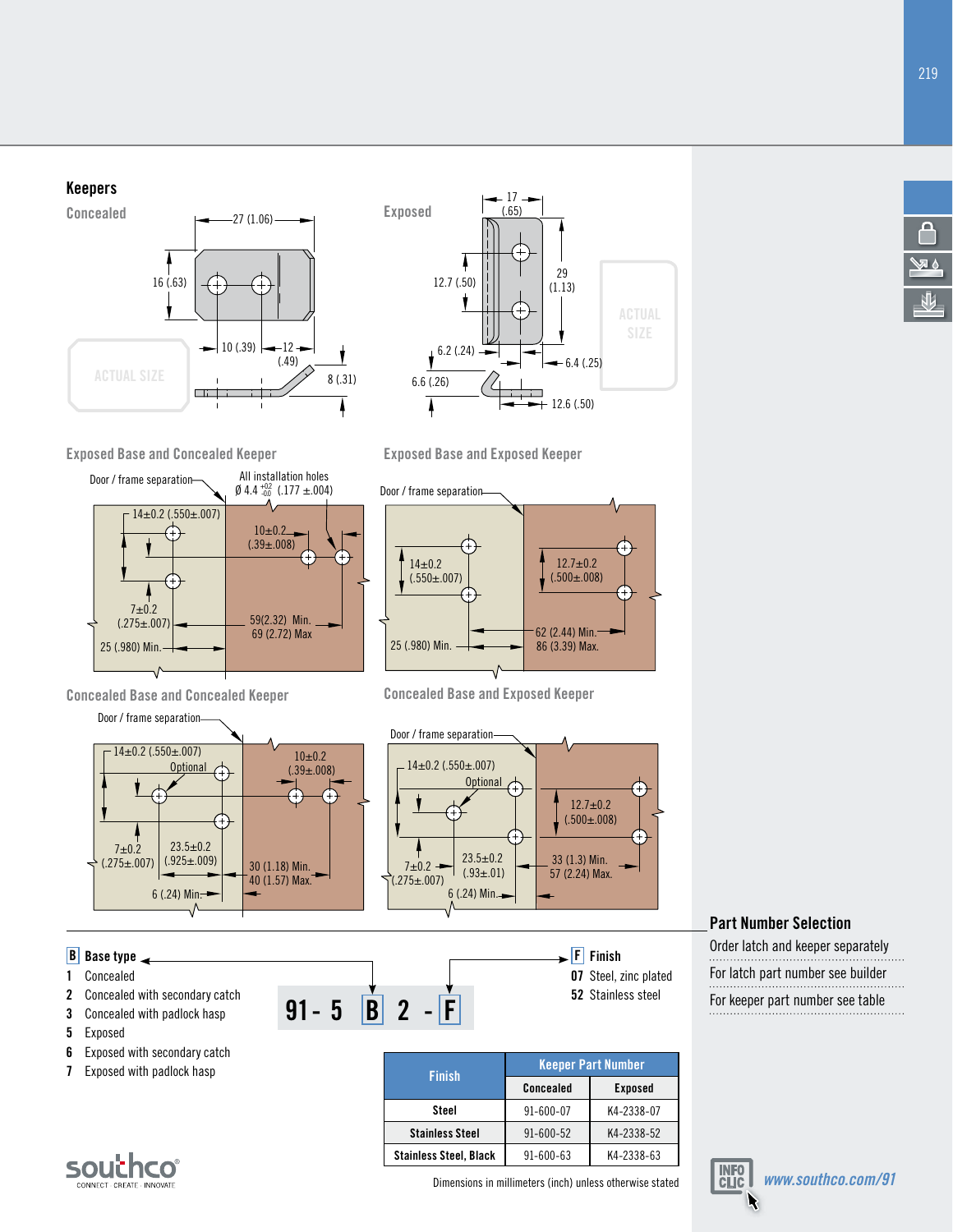

# **91** Draw Latch Under-center · Large · Adjustable

## **• Adjustable grip**

**Material and Finish**

 $6.5$ 

**Performance Details**

Max. working load: 2670 N (600 lbf) **Installation Notes**

Stainless steel or steel, zinc plated

M5 (No. 10) screws (not supplied)

**Part Number**

See table

Assembly complete with keeper

*Other options available. For complete details on variety, part numbers, installation and* 

**INFO**<br>CLIC

*specification, go to www.southco.com/91*





## **• Adjustable grip**

⊗ &

**Material and Finish**

Stainless steel or steel, zinc plated **Performance Details**

Max. working load: Steel: 2670 N (600 lbf) Stainless steel: 2000 N (450 lbf)

**Installation Notes**

M5 (No. 10) screws (not supplied)

### **Part Number**

See table

Order latch and keeper separately

*Other options available. For complete details on variety, part numbers, installation and specification, go to*



*www.southco.com/91*



| Tvpe                    | <b>Part Number</b> |                        |  |
|-------------------------|--------------------|------------------------|--|
|                         | <b>Steel</b>       | <b>Stainless Steel</b> |  |
| <b>Standard Latch</b>   | 91-752-07          | 91-752-52              |  |
| Latch with Padlock Hasp | 91-772-07          | 91-772-52              |  |

**91** Draw Latch Under-center · Heavy-duty · Adjustable



souch ONNECT - CREATE - INNOVATI